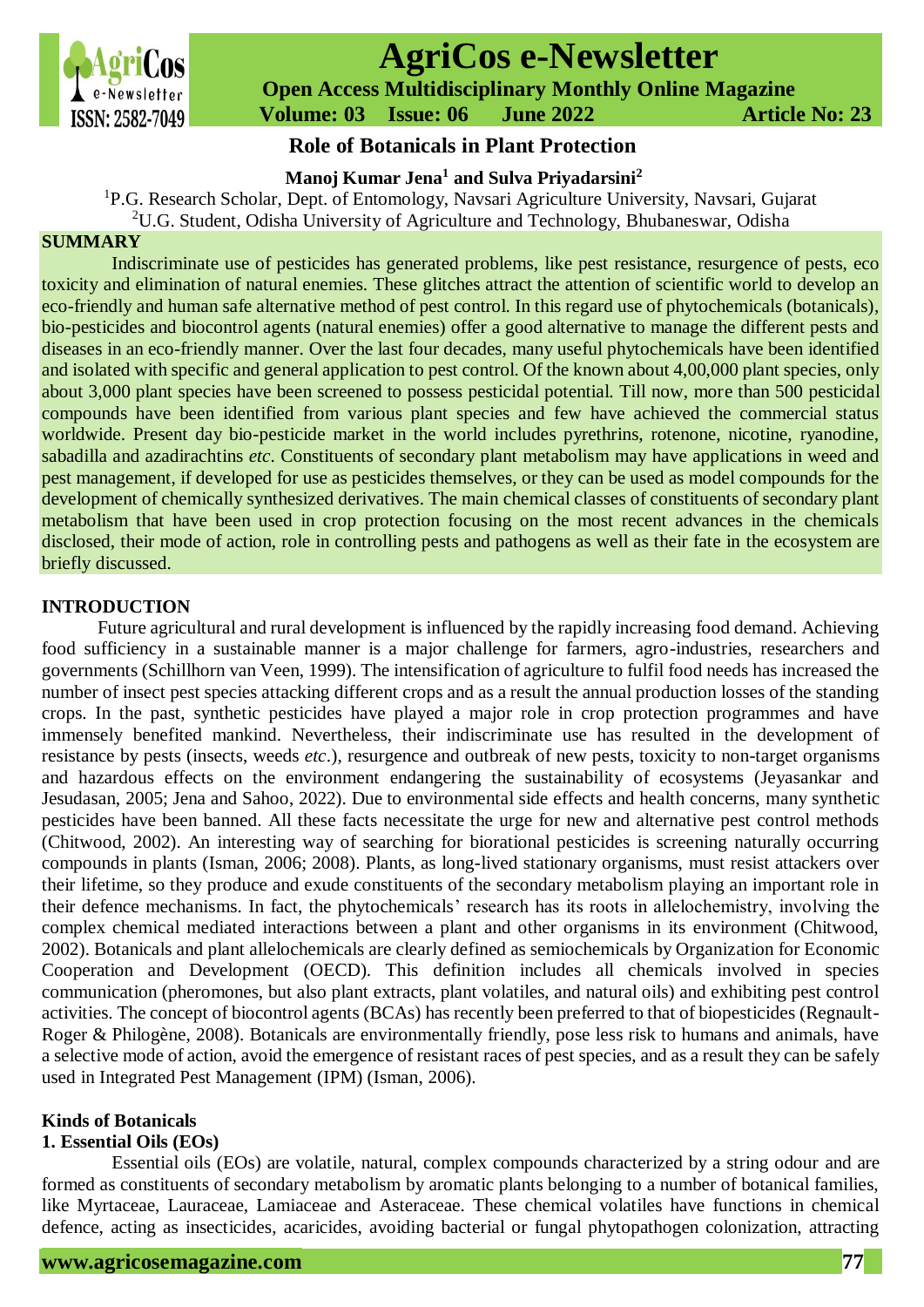natural enemies of herbivores. Usually, they are obtained by hydro-distillation and they comprise terpenes and terpenoids and other aromatic and aliphatic constituents. The biological activity of EOs and their components on pest insects comprise behaviour and feeding deterrence effects, fumigant toxicity, knockdown activity and lethal toxicity *via* contact. While these substances are generally active against a broad spectrum of pests, interspecific toxicity of individual oils and compounds is highly idiosyncratic. Perhaps the most attractive aspect of using EOs and their constituents in pest management is their favourable mammalian toxicity and their nonpersistance in the environment.

#### **2. Triterpenoids (Intact and degraded** *tetranortriterpenoids* **as well as** *triterpenoid saponins***)**

Limonoid triterpenes are known to possess insecticidal and antifungal properties. Limonoids are metabolically altered triterpenes and have a prototypical structure either containing or deriving from a precursor with a 4,4,8-trimethyl-17-furanylsteroid skeleton. Limonoids are confined to plant families of the order Rutales and more abundantly in the families Meliaceae and Rutaceae, and less frequently in Cneoraceae and *Harrisonia spp.* of Simaroubaceae. Of the 300 limonoids known today, about one third is obtained from Meliaceae species (*Azadirachta indica* and *Melia azedarach*), also known as meliacins.

The technical grade material of azadirachtin of the Indian Neem tree is used for the production of a wide range of commercial formulations exhibiting good efficacy against more than 400 insect species, mites and nematodes. Neem is a mixture of more than 100 limonoid compounds, including azadirachtin, salannin, and nimbin and their analogues provoking repellence, feeding deterrence and insect growth inhibition. Similar to *A. indica*, *M. azedarach* extracts possesses insecticidal, acaricidal and fungicidal properties and some of the limonoids isolated are 21-acetoxymelianol, meliantriol, melianone, melianol, meliacin (1-cinnamoyl melianone), meliacarpin and meliartenin, azedarachin B. Limonoids do not have direct negative effects on beneficial insects, a fact that indicates their potential to be combined in biological pest control programmes. Azadirachtin is the mostly ever studied tetranortriterpenoid and its mode of action lays on (i) deterrent effects on chemoreceptors resulting in antifeedancy (ii) effects on ecdysteroid and juvenile hormone titres through a blockage of morphogenetic peptide hormone release (e.g. PTTH, allatotropins) and (iii) direct effects on tissues resulting in an overall loss of fitness of the insect. Within the azadirachtin molecule, the decalin fragment is responsible for the insect growth regulation and development effects observed, while the hydroxyl-furan fragment causes the antifeedant effects more widely observed among target species. Azadirachtin provokes a rapid increase in the mitotic index of insect cells, induces the appearance of many aberrant mitotic figures and prevents to some extend the polymerisatrion in vitro of mammalian tubulin. Additionally, it has no effects on skin sensitization, eye irritation, and is not mutagenic. Under field conditions azadirachtin and other neem constituents, e.g., salannin, nimbin, deacetylnimbin, and deacetylsalannin, are not persistent. Sunlight photodegradation is the main factor influencing the rate of its disappearance after greenhouse treatment while tomato epicuticular waxes double the photodegradation rate of a commercial formulation.

Besides limonoids, also the quassinoids and saponins fall in the category of triterpenoids. Quassinoids, the bitter principles of the Simaroubaceae family (*Quassia amara*, *Cassia camara* and *Picrasma exelca*), are a group of structurally complex and highly oxygenated degraded triterpenes. They are divided into five groups according to their basic skeleton, C-18, C-19, C-20, C-22 and C-25. These show promising biological activities phytotoxic, antifeedant, insecticidal properties and act against insects, nematodes and weeds. In nematodes, quassinoids acts as noncompetitive antagonists of the ionotropic GABA receptors. The plant-derived saponins are triterpene glycosides obtained from the soap bark (or soapbark) tree, *Quillaja saponaria* (Quillajaceae) as well as various other plant species of the families Alliaceae, Asteraceae, Polygalaceae and Agavaceae. Their side chains of hydrophilic carbohydrates provide them with surfactant properties, but they possess also significant antifeedant, fungicidal and nematicidal properties. Saponins disrupt also membranes.

## **3. Glucosinolates and Isothiocyanates (***Brassicaceae***)**

Glucosinolates (GLSs) are sulphur and nitrogen containing constituents of secondary metabolism produced by "mustards" (*Brassica* and *Sinapis spp*.) as well as other genus of the Capparales order. Glucosinolates are an important and unique class of secondary plant products containing b-D-thioglucose and sulphonated oxime moieties. These include thioglucosides, characterized by side chain with varying aliphatic, aromatic and heteroaromatic carbon skeletons. Glucosinolates get inverted into various degradation products (isothiocyanates,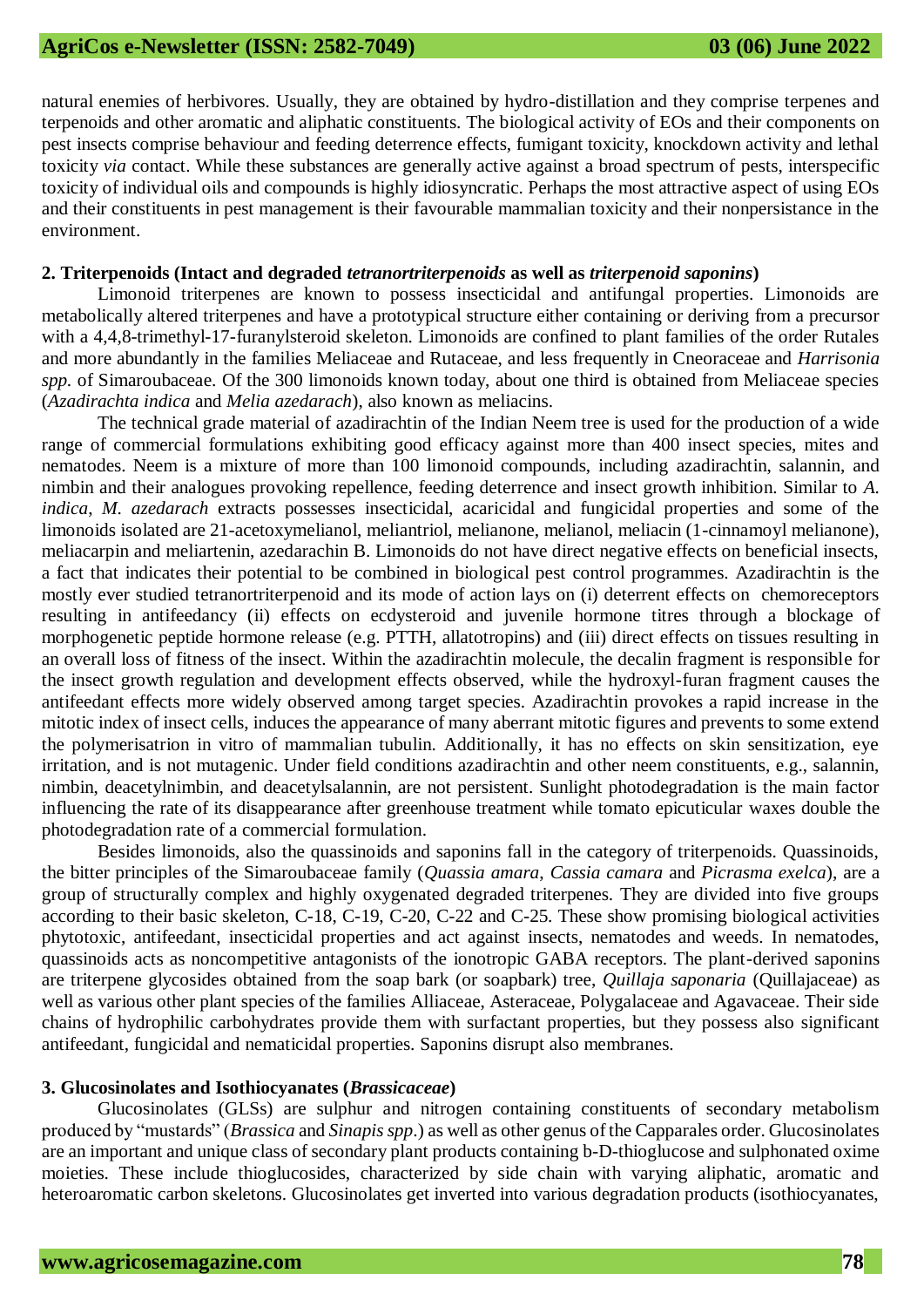thiocyanates, indoles *etc*.), when vegetables containing them are cut or chewed, because during this process they come in contact with the enzyme myrosinase that hydrolyses them. By incorporating glucosinolate-containing plant material in soil their bioactive hydrolysis products, named isothiocyanates (ITCs) are released. These products can be used to control soil pests and weeds - a practice known as biofumigation. This practise is considered an ecological substitution of the soil fumigation with toxic fumigants such as Methyl Bromide (MeBr), used in the past to suppress soil fungus, bacteria, nematodes and weeds, since it is considered fully biodegradable and less toxic.

ITCs trigger the plant's defence mechanism, produce toxins that kill the target organisms, and produce defensive barriers around the roots of the host plant thus preventing the harmful fungi to enter the host. In fungus, ITCs inhibit the oxygen uptake through the un-coupler action of oxidative phosphorylation in mitochondria, they inhibit the coupling between the electron transport and phosphorylation reactions and eventually hinder the ATP synthesis. In bacteria, ITCs inactivate various intracellular enzymes by oxidative breakdown of–S–S– bridges and they obstruct ATP synthesis in cells through un-coupler action of oxidative phosphorylation in mitochondria. In insects, ITCs inactivate the thiol group of essential enzymes, alkylate the nucleophilic groups of biopolymers like DNA and act as un-couplers accelerating the respiration, which needs more ATP as source of energy, while at the same time ATP production is blocked. This causes exhaustion of stored energy sources which finally leads to death of the pest. In weeds, they inhibit seed germination by interfering with protein synthesis and formation of phosphorylated sugars, or inhibit plant enzyme activity. The ITCs' sorption, degradation or loss from soil mechanisms is fundamental for developing effective, but environmentally benign bio-fumigation strategies. Effective bio-fumigation relies on maximum hydrolysis of the glucosinolates in the plant tissue to generate high isothiocyanate concentrations in the soil after incorporation.

#### **4. Cyanogenic glucosides**

Cyanogenic glucosides constitute a limited number of amino acid derived constituents of secondary plant metabolism known to be present in more than 2500 plant species. This group of compounds is considered to play an important role in plant defence against herbivores due to their bitter taste and release of toxic hydrogen cyanide. Upon tissue disruption (e.g. chewing insects) the cyanogenic glucosides are released from the vacuoles and hydrolyzed by specific b-glucosidases to yield glucose, a ketone or an aldehyde and toxic HCN. This process is known as cyanogenesis and serves to facilitate a rapid HCN release that suppress insects, fungus, nematodes and weeds. Cyanogenic glycosides, through the action of cyanide, prevent oxygen utilization by the inhibition of cytochrome oxidase.

#### **5. Alkaloids**

Alkaloids are constituents of secondary plant metabolism containing nitrogen atoms derived from various botanical families and abundantly from Solacaneae family. Nicotine is undoubtedly the oldest alkaloid used in agriculture as well as the one of the first molecules used as insecticide. It is an acetylcholine mimic binding to postsynaptic receptors and interfering with the transmission of signals in nerves, leading to a continuous firing of the neuroreceptor. This overstimulation leads to depression in the central nervous system. It acts predominately through the vapour phase and to a less degree through stomach and contact. Nicotine's high toxicity to humans limited its use as a pesticide. Biotransformations of nicotine, involving activation reactions and detoxification mechanisms, have led to neonicotinoids, representing the current major class of insecticides of outstanding potency, systemic action and low toxicity to mammals.

Other alkaloids falling in the same category are veratrine and cevatrine, the major components of sabadilla (*Schoenocaulon officinale* (Grey)) seeds, which are mainly used to control thrips, but recently resistance issues have broken up. Sabadilla alkaloids possess, like pyrethrins, a neurotoxic activity by slowing the shutting of Na<sup>+</sup> channels and disturbing membrane depolarization. They cause paralysis before death. They are contact and nonsystemic insecticides, readily degraded in air and sunlight and are not considered hazardous to non-target organisms. Ryanodine and its derivative, the dehydro-ryanodine, are extracted from *Ryania speciosa* (Liliaceae) naturalizing the Amazonian basin. Ryanodine acts against insects by interfering with the nerve impulse at the  $Ca<sup>2+</sup>$  channel level and provoking a sustained contraction of the muscles and paralysis. The toxicity of Ryania extracts towards mammals and fish has precluded its continuing use. Finally, 2,5-dihydroxymethyl-3,4 dihydroxypyrrolidine (DMDP) is a sugar analogue, pyrrolidine alkaloid contained in the genera *Loncocarpus* and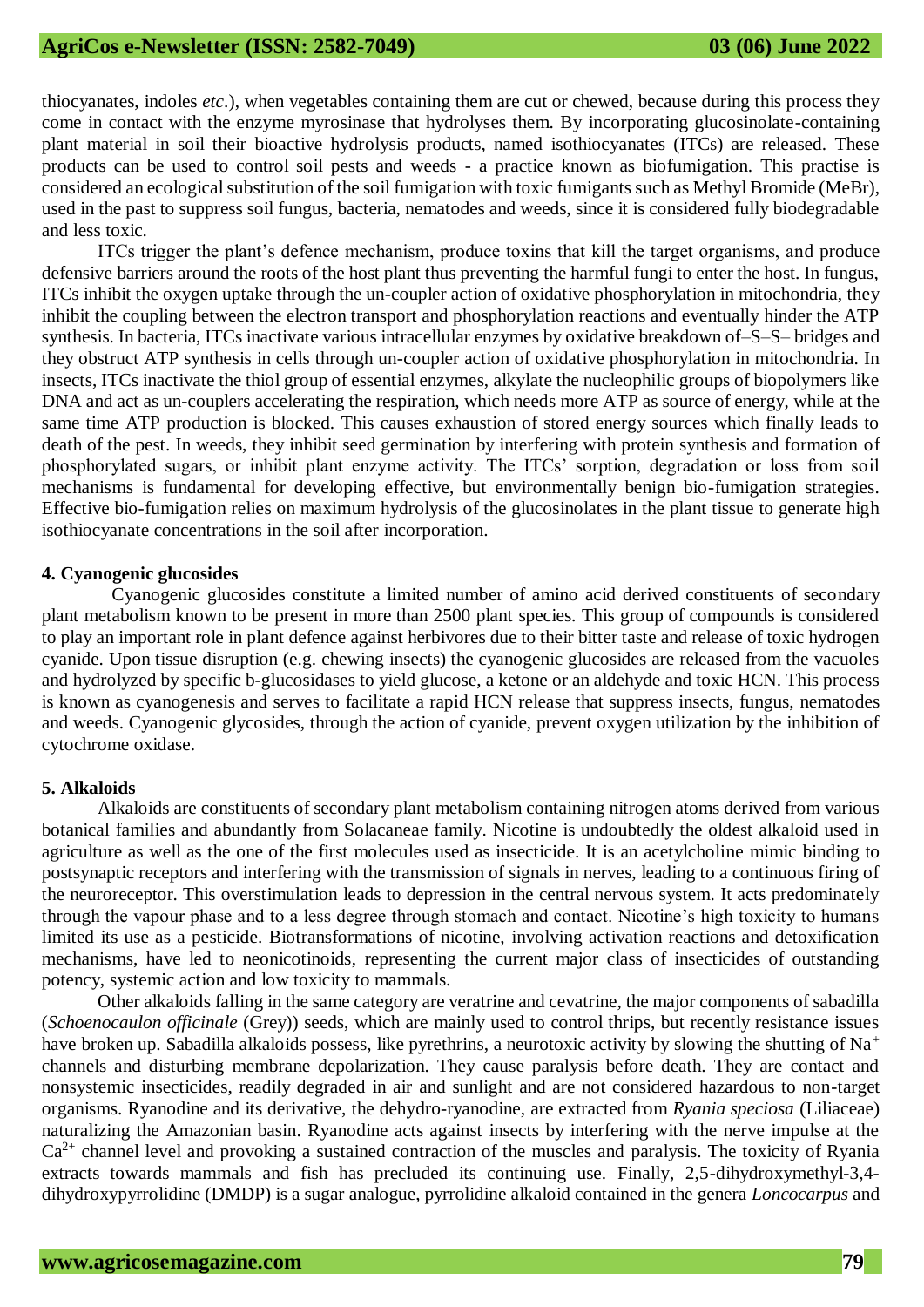*Derris*, exhibiting nematicidal activity. It is downwardly mobile in plant phloem, applications on plant foliar decrease galling in roots.

## **6. Phenolics – Flavonoids**

Phenolics are toxic to insects, fungi, bacteria, nematodes and weeds. Flavonoids, a major class of phenolic compounds, are distributed widely in vascular plants and Bryophytes, and Nearly 5,000 kinds have been reported to possess feeding attractant and deterrent properties. Rotenone, a flavonoid, present in plants of the genus *Derris* or *Lonchocarpus* (Leguminosae) is, with the alkaloid nicotine, one of the oldest insecticides used all over the world. The principal commercial product of the botanical insecticide rotenone comes from Cube resin, a root extract of *Lonchocarpus utilis* and *Lonchocarpus urucu*. Although rotenone is the primary major constituent in insecticides containing these preparations, a second isoflavone, deguelin, also possesses similar biological properties. Rotenone inhibits cellular respiration and energetic metabolism at the level of the mitochondrial respiratory chain. It is easily biodegradable and its half-life under field conditions is 5 to 7 hour. Initially it has been characterised moderately toxic to mammals, but it eventually links to Parkinson's disease and recently rotenone has not been included in Annex I of Council Directive 91/414 EEC

## **7. Polyacetylenes & Polythienyls**

They are substances present in *Tagetes* species, commonly "marigolds", of the botanical family Asteraceae. Polyacetylenes and Polythienyls possess insecticidal and nematicidal properties.

## **8. Pyrethrum**

Pyrethrum is a powder obtained by crushing dried flowers of daisies belonging to the family of Asteraceae such as *Chrysanthemum. spp*., *Pyrethrum. spp*., and *Tanacetum spp*. Pyrethrum is a mixture of six esters, pyrethrins I and II, (the most abundant), cinerin I and II, and jasmoline I and II. Pyrethrins control a wide range of insects and mites binding to Na<sup>+</sup> channels and prolonging their opening. The insect presents hyperactivity followed by convulsions and finally it dies. The rapid action of pyrethrins is called knockdown effect. Pyrethrins have a relatively low toxicity toward mammals but toxicity is mentioned for nontargeted species, especially fish and bees. However, their great instability to light, air, and moisture reduce considerably the risks related to its use. Currently, pyrethrum is limited and costs have risen in recent years, making it inaccessible to less affluent societies.

## **9. Organic Acids**

Vegetable oils contain large and heterogeneous quantities of fatty acids, saturated or unsaturated, with medium to long esterified carbon chains, and esters of fatty acids with high molecular weight. They develop toxicity by inhalation and contact suffocating the insect by forming an impermeable film upon the cuticle. Some compounds penetrate through the cuticle, disrupt cellular membrane, and uncouple oxidative phosphorylation. Some fatty acids, such as oleic  $(C_{18})$ , have their own insecticidal activities, whereas undecylenic  $(C_{11})$  acid has a lower toxicity, but increases the activity of other insecticidal compounds by potentiation.

### **10. Others**

The Constituents of secondary plant metabolism produced by many species in the genus *Piper* are called piperamides and they are characterised by insecticidal activity. Piperamides provoke contact toxicity, repellent and antifeedant activities and in a biochemical level act as neurotoxins. They quickly degrade under full sunlight. Capsaicin is obtained from the genus *Capsicum* such as chili peppers (*Capsicum frutescens* (Mill)) and is characterised by nematicidal, insecticidal and insect repellent properties.

## **CONCLUSION**

Botanicals have long been touted as attractive alternatives to synthetic chemical pesticides for pest management because botanicals reputedly pose little threat to the environment and to human health. Only a handful of botanicals are currently used in agriculture in the industrialized world, and there are few prospects for commercial development of new botanical products. Several factors appear to limit the success of botanicals, most notably regulatory barriers and the availability of competing products (newer synthetics, fermentation